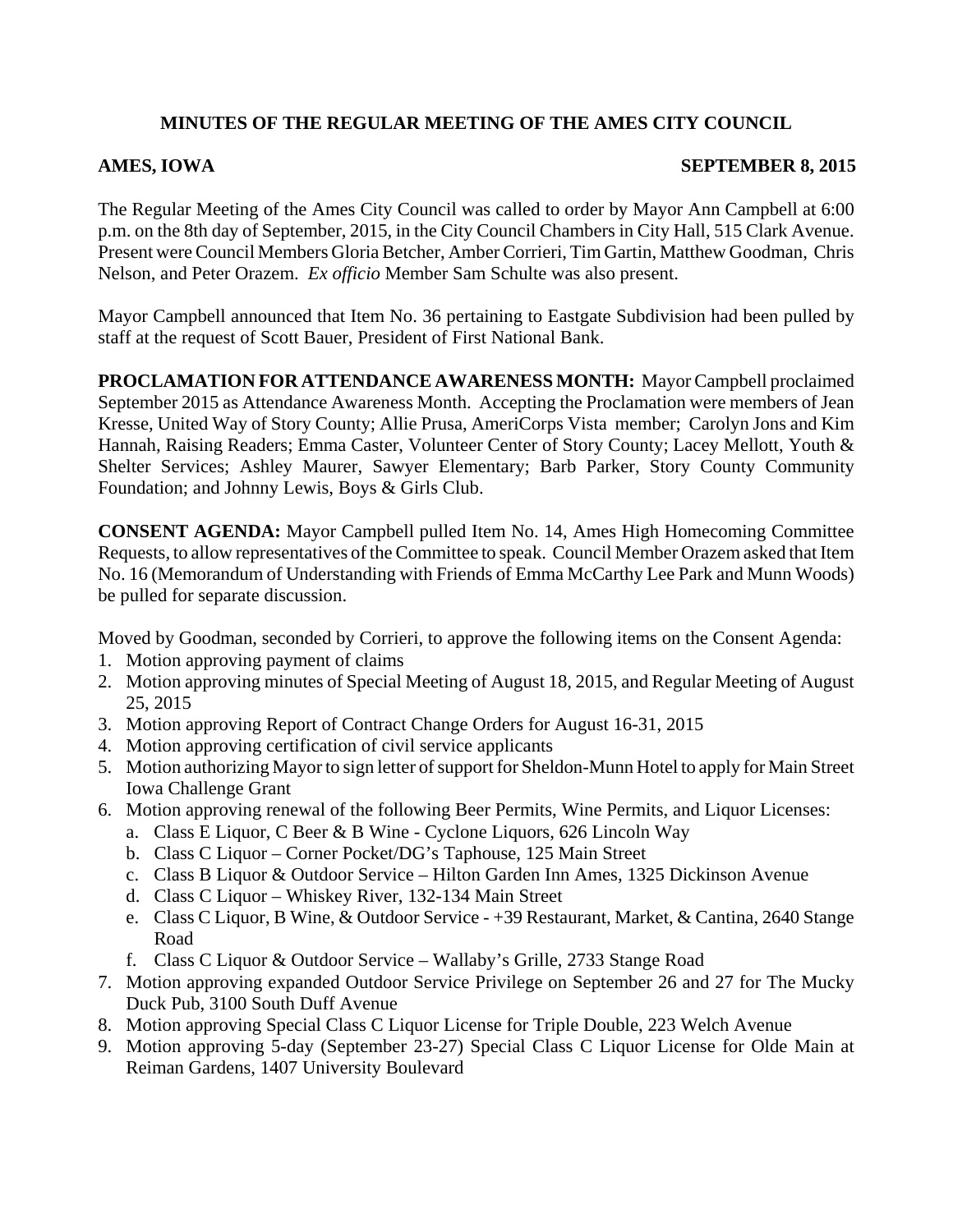- 10. Motion approving 5-day (September 10-14) Class B Beer License for Olde Main at Jack Trice Stadium Auxiliary Tent  $#28$ , 1800 South  $4<sup>th</sup>$  Street
- 11. Motion approving Sunday sales privileges for Botanero Latino, 604 East Lincoln Way
- 12. 5-day Class C Liquor Licenses for Olde Main at the ISU Alumni Center, 420 Beach Avenue:
	- a. September 9-13
	- b. September 14-18
- 13. RESOLUTION NO. 15-539 approving Street Lighting Agreement with Midland Power Cooperative for ownership and maintenance responsibilities of Ames Street Lighting System in Midland territory
- 14. RESOLUTION NO. 15-541 approving Addendum to Memorandum of Understanding between Iowa State University and the City regarding law enforcement services at University-leased residential properties
- 15. RESOLUTION NO. 15-542 setting September 22, 2015, as date of public hearing to deed ingress/egress rights to Woodbridge Subdivision
- 16. RESOLUTION NO. 15-543 approving Cooperative Agreement with Iowa Civil Rights Commission for processing and investigation of civil rights complaints
- 17. RESOLUTION NO. 15-544 approving modification to Personnel Policies and Procedures dealing with Family Medical Leave Act application submittal time frame
- 18. RESOLUTION NO. 15-545 approving preliminary plans and specifications for Highway 30 and Orchard Drive Lift Station Modifications project; setting October 14, 2015, as bid due date and October 27, 2015, as date of public hearing
- 19. RESOLUTION NO. 15-546 approving preliminary plans and specifications for Evaporative Condenser Replacement at Ames/ISU Ice Arena; setting October 6, 2015, as bid due date and October 13, 2015, as date of public hearing
- 20. RESOLUTION NO. 15-547 awarding contract to Mechdyne Corporation of Marshalltown, Iowa, for Library Digital Displays in the amount of \$112,889.37
- 21. RESOLUTION NO. 15-548 awarding contract to Unified Contracting Services for CyRide Fluids Management System in an amount not to exceed \$68,750
- 22. RESOLUTION NO. 15-549 awarding contract to Peterbilt of Des Moines, Iowa, for Street Sweeper and Chassis (Public Works Streets) in the total net amount of \$213,737
- 23. RESOLUTION NO. 15-550 accepting completion of pedestrian sidewalk ramps required and reducing security for Northridge Heights Subdivision,  $16<sup>th</sup>$  Addition
- 24. RESOLUTION NO. 15-551 accepting completion of erosion control (seeding) required and reducing security for Northridge Heights Subdivision,  $17<sup>th</sup>$  Addition
- 25. RESOLUTION NO. 15-552 accepting completion of sanitary sewer, storm sewer, subgrade preparation, curb and gutter, and asphalt base required and reducing security for Scenic Valley Subdivision,  $1<sup>st</sup>$  Addition
- 26. RESOLUTION NO. 15-553 accepting completion of sanitary sewer, storm sewer, subgrade preparation, curb and gutter, and asphalt base required and reducing security for Sunset Ridge Subdivision,  $6<sup>th</sup>$  Addition
- 27. 2010/11 Airport Improvements (West Apron Rehabilitation):
	- a. RESOLUTION NO. 15-554 approving Change Order No. 4
	- b. RESOLUTION NO. 15-555 accepting completion
- 28. RESOLUTION NO. 15-556 accepting completion of landscaping required and releasing security for Final Plat for 2722 Aspen Road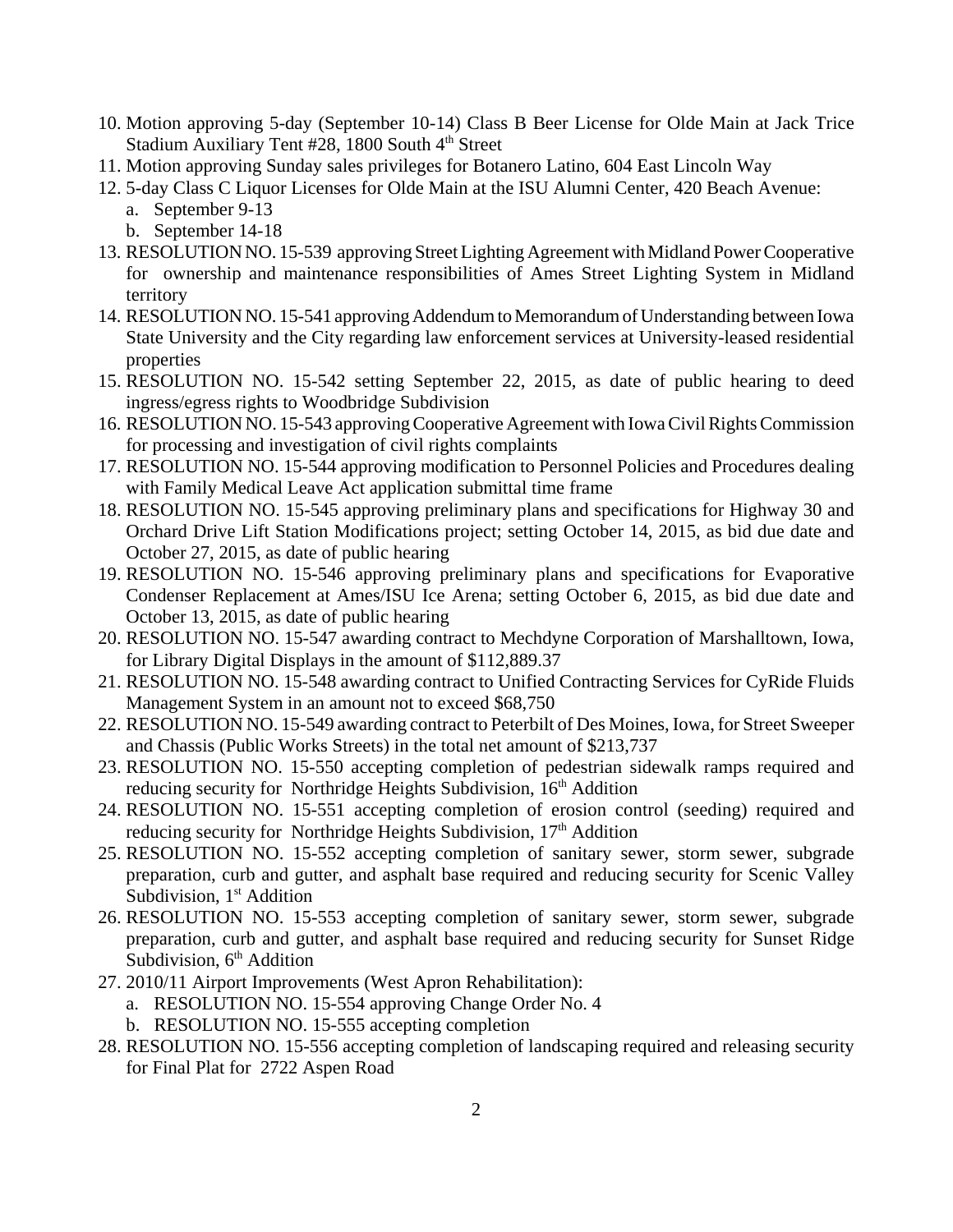- 29. RESOLUTION NO. 15-557 accepting completion of pedestrian ramps and releasing security for Final Plat for Northridge Heights Subdivision, 15<sup>th</sup> Addition
- 30. RESOLUTION NO. 15-558 accepting completion of Stange Road Lane Widening and releasing security for Final Plat for Heartland Baptist Church

31. RESOLUTION NO. 15-559 approving Final Plat for University Towers Subdivision, First Addition Roll Call Vote: 6-0. Resolutions/Motions declared adopted/approved unanimously, signed by the Mayor, and hereby made a portion of these Minutes.

**AMES HIGH HOMECOMING COMMITTEE REQUESTS FOR HOMECOMING PARADE ON MONDAY, SEPTEMBER 21, 2015:** Members of the Ames High School Homecoming Committee Ashlyn Neppel, Maddie Lynch, Madi Franco, Lynette Kwaw-Mensah, Mackinzie Daughton,

Hannah Sumpter, Abby Kummer, and Jaci Johnson were present. Ms. Neppel and Ms. Lynch highlighted some of the activities that will be held during Ames High Homecoming Week.

Moved by Nelson, seconded by Betcher, to adopt/approve the following Resolutions/Motions:

- a. RESOLUTION NO. 15-536 approving closure of Parking Lot MM, south half of Parking Lot M, portions of CBD Lot Z, and portions of Main Street, Burnett Avenue, Kellogg Avenue, Fifth Street, Clark Avenue, and Pearle Avenue from 5:30 p.m. to approximately 7:30 p.m.
- b. RESOLUTION NO. 15-537 approving waiver of parking meter fees in Main Street Cultural District from 1:00 p.m. to 6:00 p.m. and for Parking Lot N from 4:00 p.m. to 6:00 p.m.
- c. RESOLUTION NO. 15-538 approving waiver of fee for Fireworks Permit
- d. Motion approving fireworks permit for display after football game (approximately 8:15 p.m.) on September 25, 2015

Roll Call Vote: 6-0. Resolutions/Motion declared adopted/approved unanimously, signed by the Mayor, and hereby made a portion of these Minutes.

**MEMORANDUM OF UNDERSTANDING (MOU) WITH FRIENDS OF EMMA MCCARTHY LEE PARK AND MUNN WOODS:** Council Member Orazem noted that, per the MOU, the City is responsible for decisions regarding the Park and Woods. He wondered if, as the City continues to grow and additional parks are developed, this type of arrangement was something that the City is desirous of having for all the parks. City Manager Steve Schainker said the arrangement was not something that staff is pushing, but the City certainly welcomes it. Mr. Schainker explained that the citizens will serve as an advisory group, providing feedback to staff, perhaps fund-raise, and support public awareness.

Moved by Orazem, seconded by Nelson, to adopt RESOLUTION NO. 15-540 approving Memorandum of Understanding with Friends of Emma McCarthy Lee Park and Munn Woods. Roll Call Vote: 6-0. Resolution declared adopted unanimously, signed by the Mayor, and hereby made a portion of these Minutes.

**PUBLIC FORUM:** Mayor Campbell opened Public Forum. Richard Deyo, 505-8th Street, #2, Ames, said he would make his comments during Council Comments. Mayor Campbell instructed him that that was a time for the Council to make its comments, and Public Forum was the time for him to speak. Mr. Deyo made no further comments.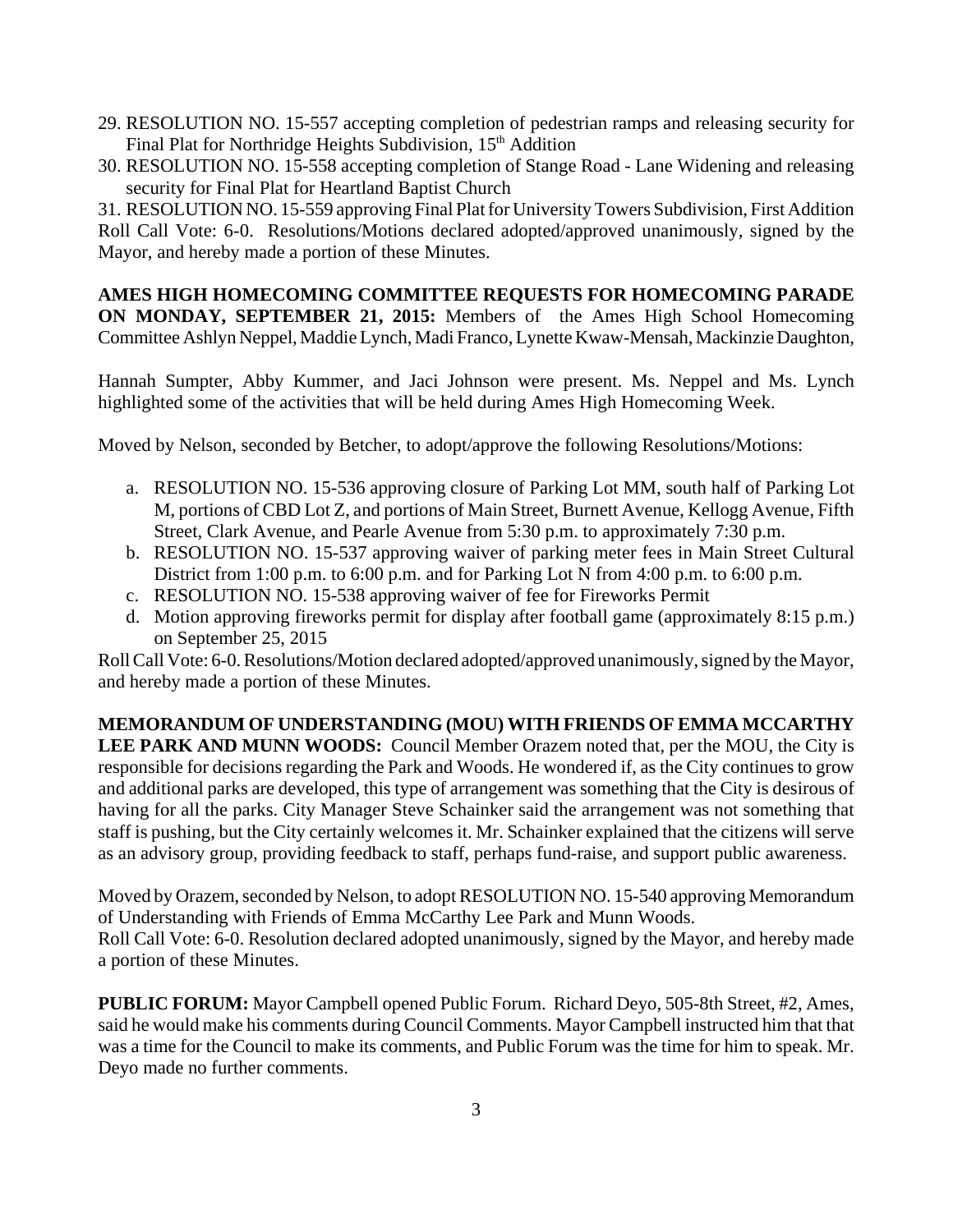Mayor Campbell closed Public Forum after no one else requested to speak.

**AMES ECONOMIC DEVELOPMENT COMMISSION (AEDC) OFFER PERTAINING TO CONSTRUCTION OF NEW AIRPORT TERMINAL:** City Manager Schainker recalled that the City Council had been informed that there was a projected \$750,000 shortfall in the budget for site preparation and building construction projects related to the proposed Airport Terminal. In response, Iowa State University agreed to modify its existing agreement with the City and commit to up to an additional \$250,000. It was also noted that, on July 14, 2015, the Council had also authorized up to additional \$250,000 from the Hotel/Motel Fund balance toward the project. The remaining portion of the shortfall was to be eliminated by working with the City's consulting firm to reduce the square footage of the proposed terminal. After the concept for reduced terminal square footage was presented, the AEDC offered to contribute up to \$250,000 towards the Terminal so that the square footage could remain at 6,985. Pledges totaling \$150,000 have been secured, which leaves an additional \$100,000 yet to be raised.

Mr. Schainker advised that if the City Council accepts the offer of the AEDC, the City's design engineers will be advised to prepare construction documents based on the larger 6,985-square-foot terminal with the expectation that the terminal project would be bid in February 2016 and construction would begin in Spring 2016. Also, in order to ensure that the total \$250,000 will be available to the City when the contract for the terminal project is let, Iowa State University (ISU) has offered to loan up to \$100,000 to the AEDC for the remaining amount committed should the AEDC not be able to secure the total funding by the time it is needed.

The Council was informed by Mr. Schainker that the bids could come in less than expected; in which case, the parties would pull in less than \$250,000. If the bids come in higher, the project will have to be reviewed.

Moved by Gartin, seconded by Corrieri, to adopt RESOLUTION NO. 15-560 accepting the proposal from the AEDC to provide up to \$250,000 to fund a 6,985-square-foot terminal building. Roll Call Vote: 5-1. Voting aye: Corrieri, Gartin, Goodman, Nelson, Orazem. Voting nay: Betcher. Resolution declared adopted, signed by the Mayor, and hereby made a portion of these Minutes.

**EASTGATE SUBDIVISION ROAD WIDENING COSTS:** This item had been pulled at the request of Scott Bauer, President of First National Bank

**OUTSIDE FUNDING REQUEST PROCESS:** Management Analyst Brian Phillips reported that City staff uses an application process to evaluate and make recommendations to the City Council as to how to fund requests from outside organizations that are not compatible with the ASSET or COTA processes. Applicants make requests for funding in the fall each year that are evaluated by a review team, and recommendations are made to the City Council during the Budget Wrap-up session in February.

Mr. Phillips reminded the City Council members that earlier this year, they had directed staff to change the process in the following three ways: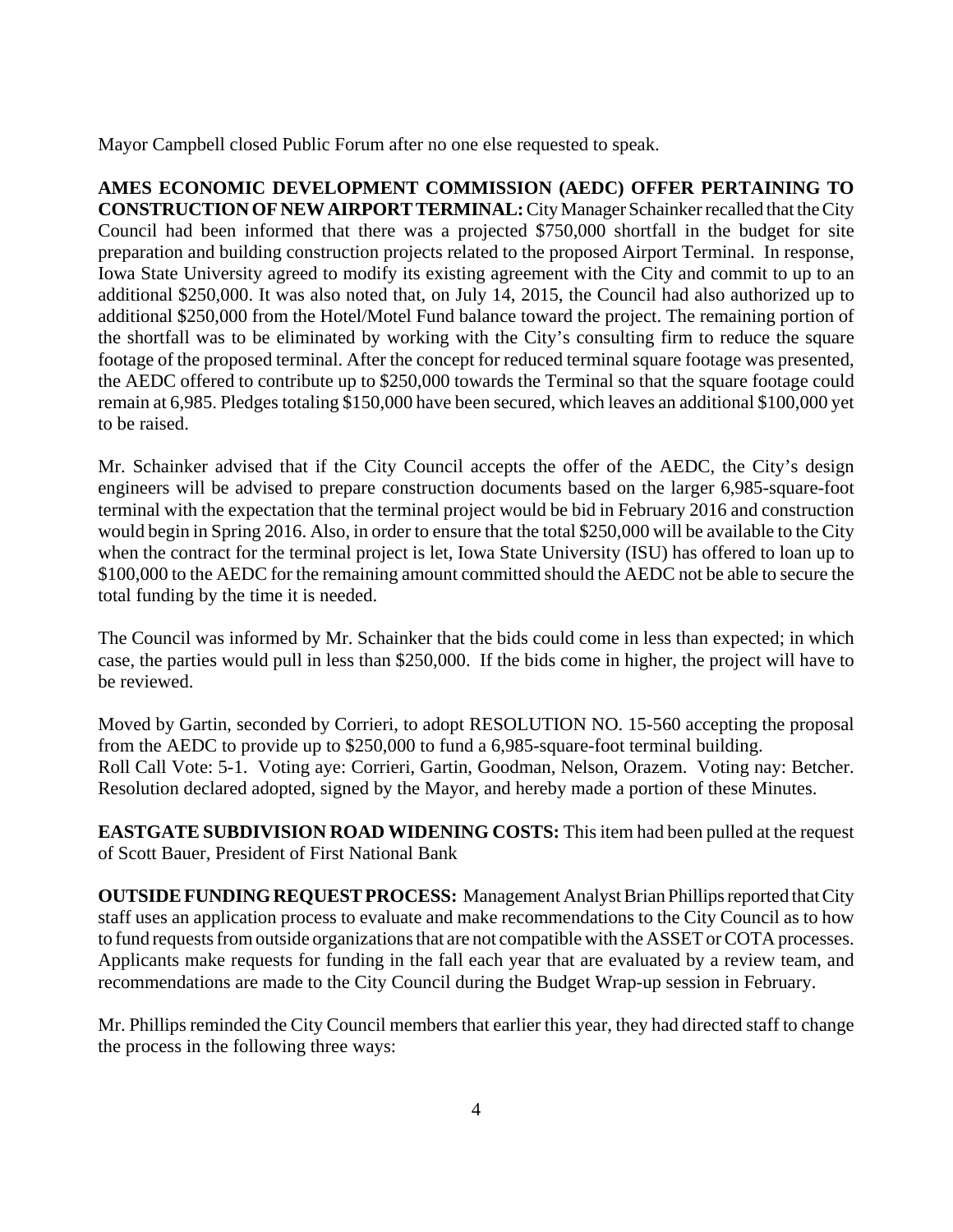- 1. Have a City Council discussion about how much funding to allocate in total for outside funding requests during the Budget Guidelines session.
- 2. Amend the application to have organizations propose specific tangible services that are in the organization's priority order.
- 3. Have a City Council discussion regarding the City Council's priorities to fund services under this program.

Mr. Phillips said that having a discussion regarding the City Council's priorities provides clearer direction to the applicants who are seeking to provide services for the City. It is also critical for the review team, since the City Council will establish a specific amount of funding to allocate to these requests. That amount will be determined by the City Council at the same time direction is given at the Budget Guideline Session in November for the ASSET and COTA. According to Mr. Phillips, historically, the application instructions have contained the following statement regarding preferences: "Preference will be given to requests that meet the following conditions, in decreasing order of importance: (a) a program or activity that would otherwise be operated by the City at a greater cost; (b) requests that have broad-based appeal to the community; © requests that provide a unique benefit or service to the community."

It was reported by Mr. Phillips that in FY 2014-15 and FY 2015-16, additional detail was inserted into contracts to help categorize the types of activities taking place using City funds. In evaluating those contracts, the funded activities appeared to fall into broad categories, i.e., Commercial Coordination/Economic Development; Community Events; Historical Preservation/Education; International Relationships; Public Space Beautification; and Sports/Recreation. Within those categories, "Community Events" includes activities such as the Homecoming Pancake Feed, Summerfest in Campustown, the Ames Sesquicentennial Celebration, and the Fourth of July Parade. "Commercial Coordination/Economic Development" includes subscription to the Buxton retail analysis, CAA's coordination of Campustown business input into the Long-Range Transportation Plan, and MSCD's facilitation of the technical services provided through Main Street Iowa.

According to Mr. Phillips, the FY 2014-15 "Community Events" funding was substantially higher than the following year due to one-time sesquicentennial activities. Both VEISHEA and the Young Professionals of Ames requested funds for events that were not contracted, and the Iowa Youth Basketball Foundation requested funds for sporting activities that were not funded. Additionally, Main Street Cultural District's contract was focused primarily on "Community Events" in FY 2014-15, but then shifted towards "Commercial Coordination" the following year.

Mr. Phillips advised that the requests and awards can be compared on the basis of the amount funded in each category as compared to the amount requested in each category or the amount funded for each category compared to the total amount funded through the entire application process. He provided three options to the Council, as follows:

Option 1. The City Council can prioritize the categories developed by City staff (Commercial Coordination/Economic Development, Community Events, Historical Preservation/Education, International Relationships, Public Space Beautification, and Sports/Recreation).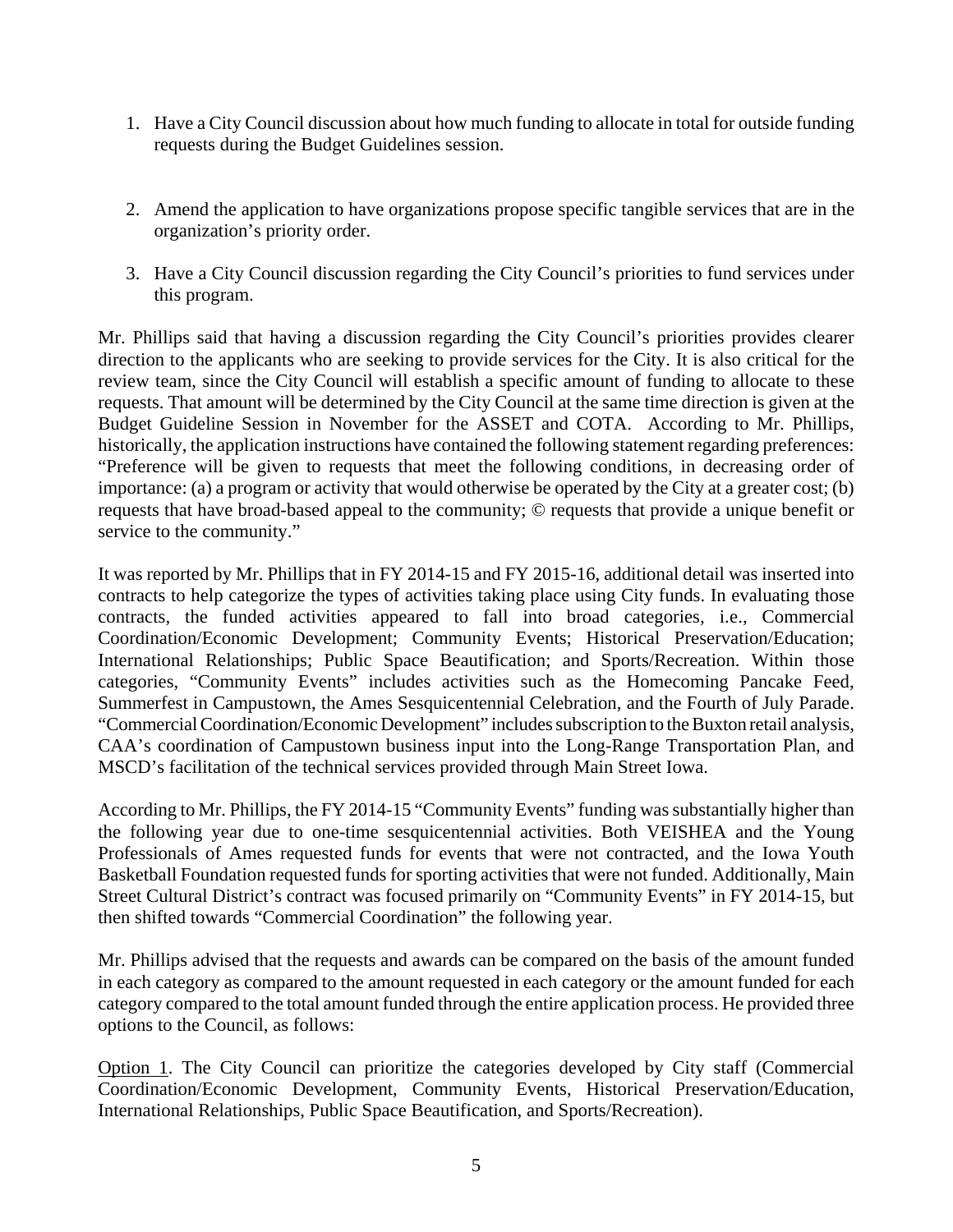According to Mr. Phillips, if the City Council agrees that these categories are a reasonable way to differentiate requests, a decision would need to be made to determine how to prioritize those categories for funding. He explained two possible approaches. One approach would be to prioritize them in accordance with the total funding each has received in FY 2015-16. Since the City Council has historically supported some of the lower cost activities, such as "International Relationships," those types of activities might not receive funding if this method of prioritization were to be used. The second

approach would be to prioritize the categories based on which had been awarded the greatest percentage of the amount requested.

Mr. Phillips noted that, regardless of which approach is utilized, there would be a lack of direction to the review team should funding be requested for an activity that does not fall within the six categories. If a unique request were to be received, the City Council could create a new category.

Option 2. The City Council can continue to give preference, in descending order, to:

- 1. Programs or activities that would otherwise be operated by the City at a greater cost.
- 2. Requests that have broad-based appeal to the community.
- 3. Requests that provide a unique benefit or service to the community.

It was reported by Mr. Phillips that that option continues the preferences that were originally established by the City Council when the program was set up. It provides flexibility to the review team in evaluating the requests and makes it clear when a proposal likely does not fit into this funding process at all. He told the Council that requests for activities that are not open to the public are easily rejected using those criteria.

Option 3. Identify some other criteria upon which to evaluate these requests.

If the City Council has other metrics against which it feels the review team should evaluate requests, it may choose to identify those instead.

Council Member Gartin asked if staff saw any downsides to go with Option 2, which appeared to him to be the most similar to the current process. Mr. Phillips answered that it would provide less direction to the review team than Option 1.

Council Member Betcher said she thought that the Council members had commented during a previous discussion that they wanted to incorporate their goals into the process. She clarified that if some of the services requested to be funded met some of the Council's goals, it would be rated higher.

Council Member Orazem pointed out that, historically, the Council has not reduced the amounts funded. He would like to leave the option open to fund new activities.

Moved by Goodman, seconded by Betcher, to go with Option 2, and just maintain the bullet points (a c) with an additional one - that being incorporating the Council goals.

Council Member Orazem said that he did not object to Option 2, but some groups would not fit into those categories.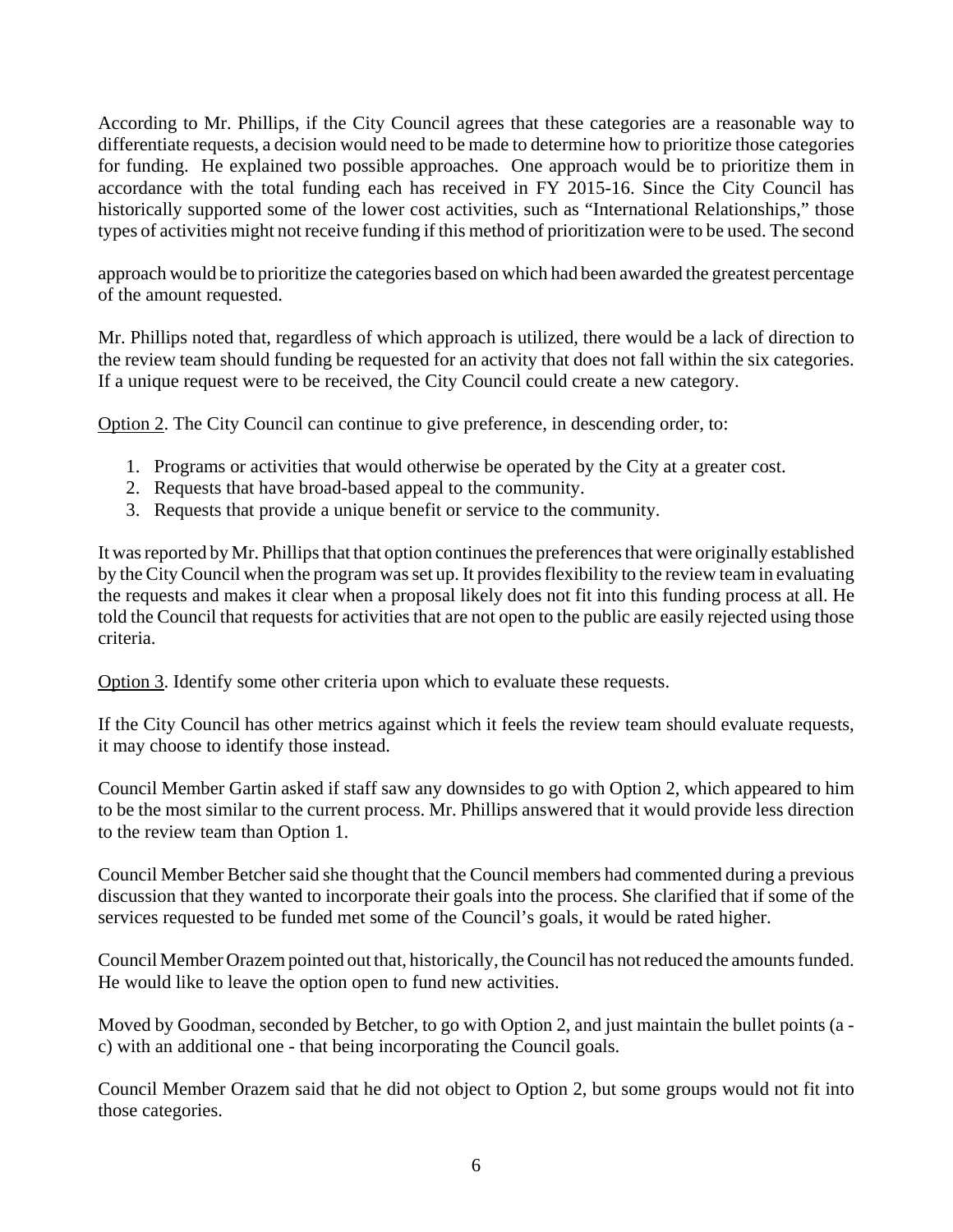Vote on Motion: 6-0. Motion declared carried unanimously.

**TAX ABATEMENT REQUEST FOR 2320 LINCOLN WAY:** Planning and Housing Director Kelly Diekmann advised that the Gilbane Development Company had asked for pre-approval of their mixeduse project with alternative methods of meeting the fixed window requirement along Lincoln Way. He said that Gilbane is interested in preapproval at this time to ensure the project as built complies with the tax abatement criteria and would be unaffected by any potential changes to the criteria that Council may enact in the near future.

Mr. Diekmann reported that the applicant originally sought compliance with the Mixed Use Design Criteria and with the mandatory public safety elements with their request dated July 9, 2016. He advised that staff from the Police Department and Planning and Housing Department completed a site inspection of the building on August 12, 2015. At that time, staff determined that the project complied with all of the tax abatement criteria with one exception to the fixed windows standard. The applicant's plans indicated that the Lincoln Way façade would include fixed windows to be consistent with the tax abatement criteria. There was no further discussion of the precise window to be installed. The applicant then installed single- hung windows that included stops with tamper-resistant screws to make the lower sash of the window inoperable. Upon inspection, staff found that the tamper-resistant windows did not meet the definition of a fixed window because they are modified operable windows. Additionally, the Police Department did not find the tamper-resistant screws to meet the spirit of the rule, which is to ensure windows could not be opened and items thrown out of the windows onto public rights-of-ways. The Police Department believes the tamper-resistant screws can easily be defeated with minimal effort and tools if someone wanted to get a window open. Additionally, removing the screw and making the windows operable after the expiration of the tax exemption would not be difficult either, compared to if actual fixed windows had been installed. Staff communicated that concern to and advised the applicant that the City would not support a determination of conformance with criteria for the project as constructed.

According to Director Diekmann, Gilbane believes that they can more securely restrict the single-hung window operation to meet the spirit of a fixed window. It intends to work on an alternative that adds an adhesive into the channel of the windows that would further inhibit the opening of the windows beyond just the tamper-resistant screws. The Council was told by Mr. Diekmann that an example of that had not yet been provided to staff for review.

It was noted by Director Diekmann that the City Council could approve a measure of equivalence as a substitute for a stated public safety standard. He noted that, at this time, Gilbane seeks either Council acceptance of the current tamper-resistant single-hung window as meeting the definition of a fixed window, or to accept a pre-approval of their application for tax abatement while they pursue alternative measures to more securely restrict the operation of the windows along Lincoln Way. According to Director Diekmann, staff believes that it may be possible to add something to the windows to meet the intent of the standard, but needs to evaluate a mock-up of the modifications before accepting the approach.

Council Member Gartin asked City Attorney Parks what would happen if the City granted pre-approval and then the developer could not make the plan for the windows work. City Attorney Parks said that she had just been asked that question a few hours ago and had not yet found a recent case that would allow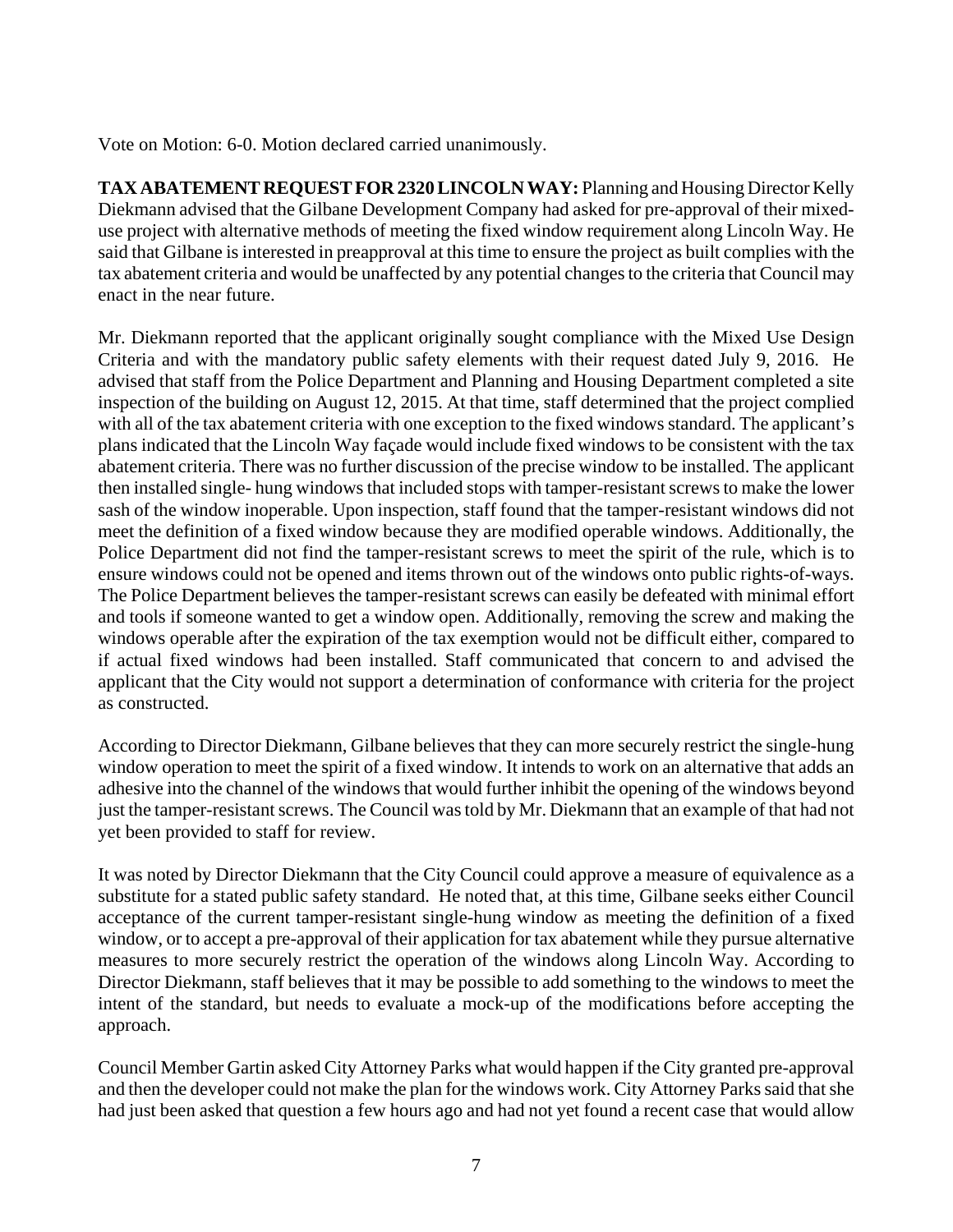her to make an opinion on it. Council Member Gartin asked staff if there would be a down-side to a short delay in order to allow the City Attorney time to further review this. Mr. Diekmann said that Council either needs to grant pre-approval or deny the request at this meeting. He advised that, if denied, the developer could reapply.

Council Member Betcher noted that when staff saw the plans, fixed windows were included. Director Diekmann pointed out that staff development review was for the site plan, not specifically for tax abatement purposes. Ms. Betcher does not believe the requirement was met by Gilbane. She pointed out that the developers were aware of the requirement, yet did not install the type of windows that were required. Ms. Betcher offered her opinion that Gilbane risked millions of dollars in tax abatement when it made the decision not to install the type of windows that were required. She said she did not want to pre-approve anything at this time; she would like to deny the request for modification. It was pointed out by Ms. Betcher that this is a safety issue. If Gilbane were to come back with an alternative that would be acceptable to the Police and staff, she might be willing to consider it.

Council Member Gartin asked if the developer had given staff a reason for not installing the windows that were required for the granting of the tax abatement. Director Diekmann said the developer had told him that they had built the building consistent with similar projects that they had built.

Council Member Betcher expressed her frustration that the developer had ignored the requirement for fixed windows. She noted the tendency of the City Council to not enforce the requirements that it had directed. It was pointed out by Ms. Betcher that if the developer had done what was required of them, the Council could have approved the tax abatement at this meeting. Council Member Goodman said that he found it strange that the developer chose not to follow the existing criteria.

At the inquiry of Council Member Nelson, Director Diekmann advised that the developer had made the decision to install windows that it felt were adequate. Mr. Nelson said that perhaps the developer felt the type of window that was installed met the requirement for a fixed window.

Moved by Betcher, seconded by Goodman, to deny the request for approval of tax exemption for the mixed-use project located at 2320 Lincoln Way.

According to Director Diekmann, the applicant could make modifications to the project to meet the criteria and submit a new request for tax abatement.

Vote on Motion: 6-0. Motion declared carried unanimously.

## **CAMPUSTOWN URBAN REVITALIZATION CRITERION REGARDING NON-FORMULA**

**RETAIL:** Director Diekmann referenced a staff report that had been presented to the Council on June 9, 2015, which reviewed options for including criteria for Non-Formula Retail businesses and an item to allow for adaptive reuse of any building greater than 50 years of age. He noted that the Council had directed staff to makes changes to the criteria regarding the 50-year-old building standard and to draft changes and then hold a public outreach meeting for standards requiring Non-Formula Retail space within redevelopment projects.

Mr. Diekmann reviewed the Council's direction for public comment, which included the following components: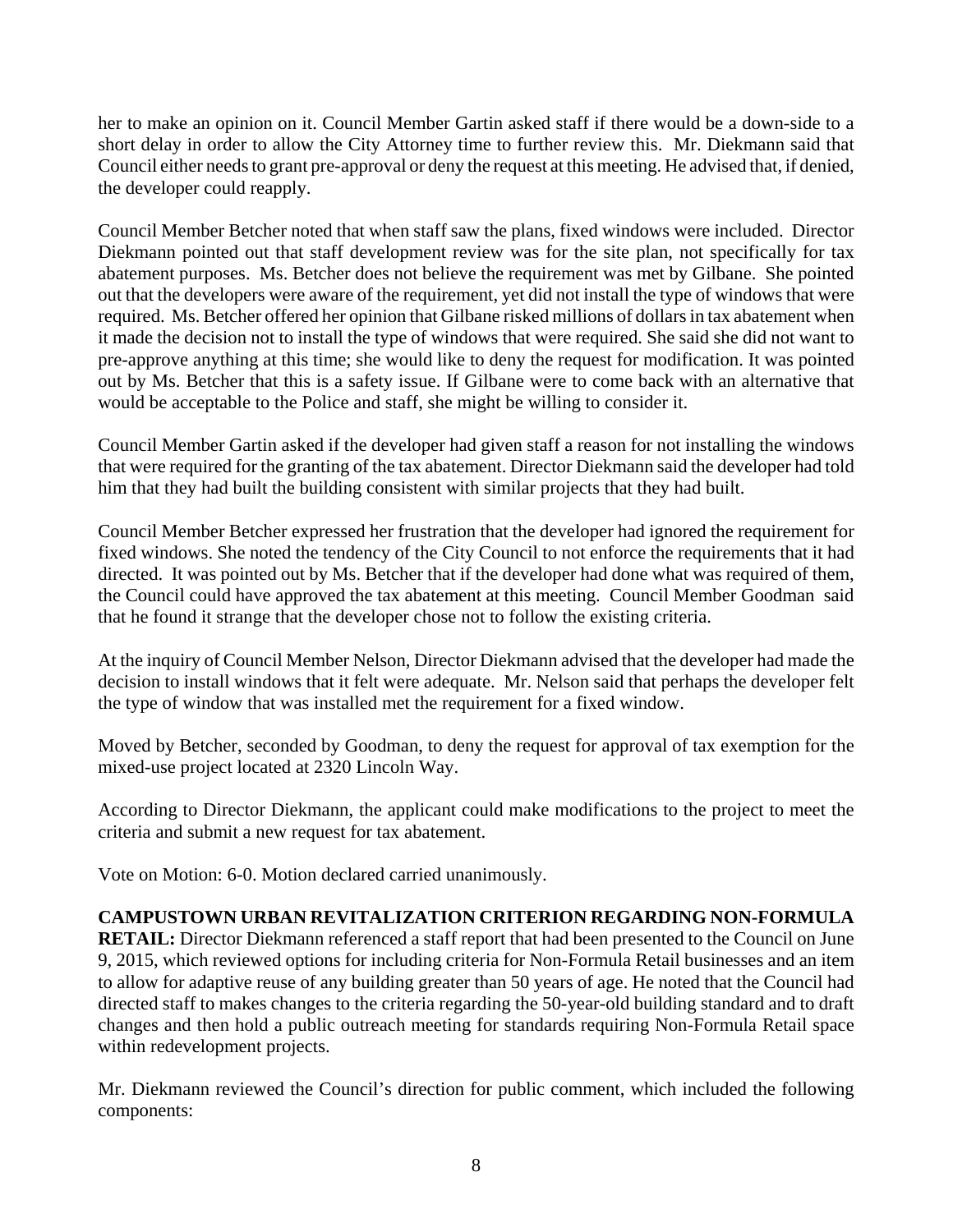- 1. Define Formula Retail in manner that includes businesses providing the same services and have the same appearance as other operating businesses, this would include individual franchises and not just company owned stores.
- 2. Formula Retail definition to include a minimum threshold of 10 or more businesses in operation at the time of the initial request for tax abatement approval.
- 3. A minimum of 30% of a project's commercial space must be leased to a Non-Formula Business and occupied at the time of the initial request for tax abatement.
- 4. Consider exceptions to the 30% requirement for large restaurants, entertainment venues, or grocery stores.
- 5. The restrictions on Formula Retail would be a mandatory prerequisite for all projects that are new construction or additions to existing buildings.

The Council was apprised by Director Diekmann that staff had held an outreach meeting on August 13, 2015, with notice of the meeting to property owners and to the Campustown Action Association (CAA). Two property owners and three members of the CAA had been present for that meeting.

According to Mr. Diekmann, staff also reached out to discuss the changes with two current redevelopment project developers, i.e., the Foundry by Opus and "23twenty" by Gilbane. It was noted that Opus recently constructed The Foundry with approximately 7,400 square feet of commercial on the ground floor with 2,000 square feet leased to Starbucks and 3,500 square feet leased to Barefoot Campus Outfitters. At this time, there is 1,900 square feet available for lease. (This does not include space used for the residential lobby, leasing office, or service areas.) The two occupied commercial spaces would count as Formula Retail; they occupy 74% of the available commercial space.

Director Diekmann stated that any changes to the Campustown matrix would not affect The Foundry, as it received its tax abatement approval on August 25, 2015. Gilbane developed the "23twenty" project with 5,300 square feet of commercial space, exclusive of residential leasing and lobby space. Approximately 3,100 square feet has been leased to a collegiate clothier (Campustown Spirit); that equals approximately 58% of the total commercial space. The remaining 42% is area subject to a letter of intent to lease to an undisclosed tenant. Gilbane has not yet received Council tax abatement approval for the project, and if the changes to the criteria were made prior to Council approval, the changes may apply to the project.

Tax Abatement Criteria Changes. Mr. Diekmann said that the general definition of Formula Retail would be based upon providing a standard array of sales activities or services with elements of the business that have the appearance of other business establishments. Director Diekmann said that the Council must decide if the Formula Retail definition is meant to apply to all types of commercial uses or specific types of uses. The general language of the definition would be the same; the only differences in its approach would be to specify uses, rather than broadly apply to all commercial uses. According to Mr. Diekmann, the Council could apply the definition to only trade uses, restaurants, and entertainment uses; and exclude offices, such as insurance and financial establishments.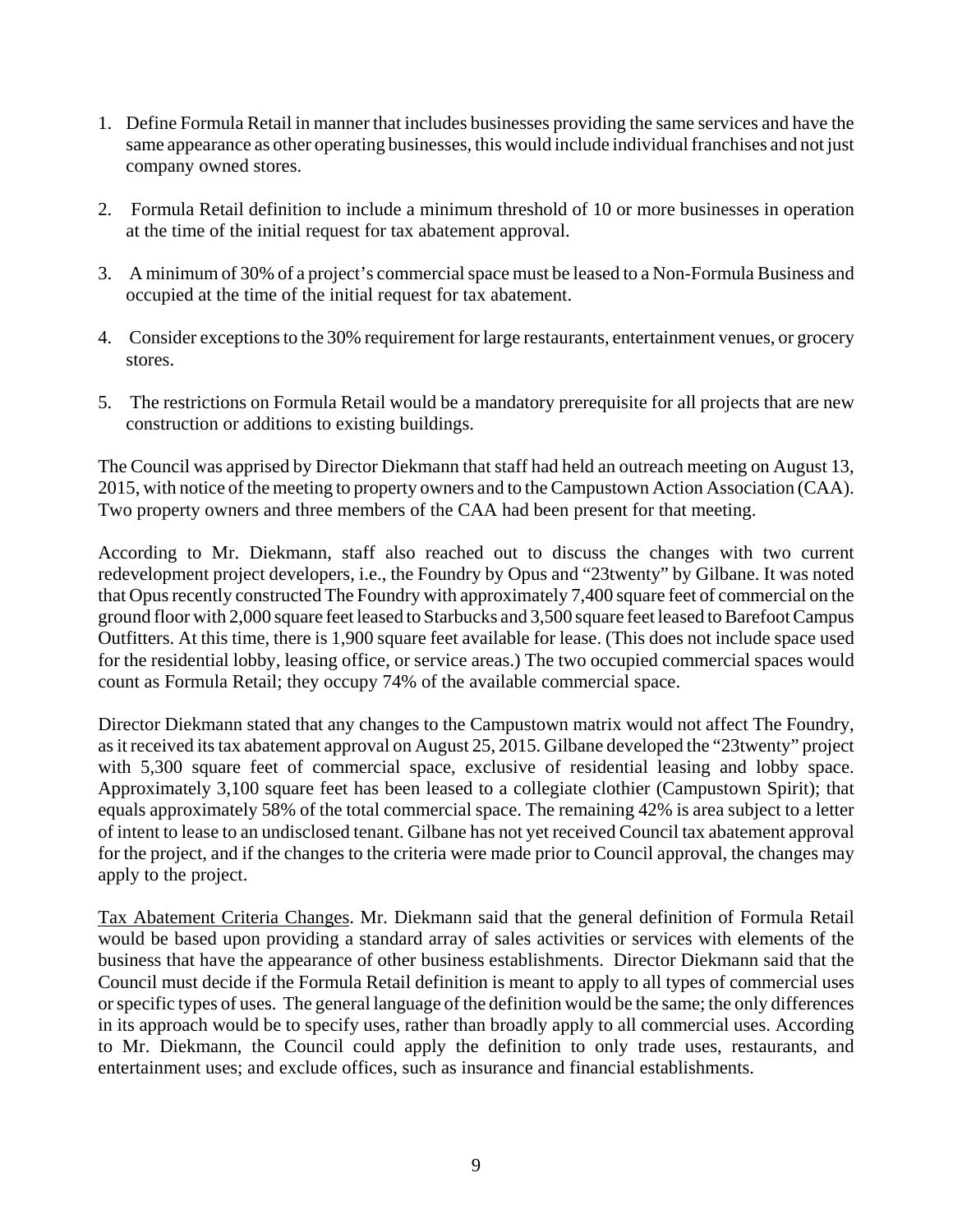Mr. Diekmann recommended keeping the definition broad to capture all types of commercial uses as Formula Retail if the percentage limitation is 30% of less. If the percentage limitation was greater, it would be appropriate to narrow the definition to have a wider range of allowances for more uses to fill the space. According to Director Diekmann, staff believes defining a broad range of uses as Formula Retail approach would have the greatest effect on creating space available for Non-Formula Retail. He noted that allowing for uses such as banks to be exempt from the definition would not necessarily promote diversification of businesses types in the area as it would lead to an incentive to fill the reserved space with other corporate businesses.

Number of Establishments. The threshold of exceeding ten businesses in operation or permits/approvals to operate appears to staff to be a reasonable approach to separate small and regional businesses from larger chains. Mr. Diekmann said that staff had not identified any other standards that would be more appropriate than that threshold. The Council was told by Director Diekmann that Formula-Retail is defined as a use that is an Office or Trade Use described in Article V of Chapter 29 Zoning Ordinance of the *City of Ames Municipal Code* that provides a standardized array of services or goods or contractually branded goods or services that make it substantially similar to 11 or more other businesses located in the United States, regardless of ownership or operation, with at least one of the following additional traits of standard employee uniforms, architectural décor, façade appearance, trademarks, signage, menu, or similar standardized features so as make it nearly identical to another business. Real estate or leasing offices of any type are included as Formula Retail regardless of the number of locations. The intent is to apply this threshold and definition to a project at the time of approval of tax abatement or pre-approval of tax abatement if a tenant is named. The example of Barefoot Outfitters provides an instance of how this could be complicated from the property owners leasing perspective. According to Director Diekmann, Barefoot Outfitters is a small growing company with approximately 13 outlets. At the time the developer signed the lease, the business in Ames may have been the tenth outlet and meets the Non-Formula threshold, whereas by waiting six months to apply for tax abatement, it may exceed the threshold. This is likely a unique circumstance, but could happen with small chains that are rapidly expanding.

Director Diekmann noted that Campustown has looked to diversify the mix of uses and acknowledges the desire for this as one of the optional criteria for tax abatement for under-represented businesses. Campustown Action Association (CAA) asked that Council consider exemptions for large-scale restaurants, entertainment uses, or grocery establishments. Tax abatement criteria must be based upon objective standards if they affect a sub-set of assessment classifications. Mr. Diekmann advised that if the Council desires to include an exemption, it would need to either state a size of space for the use or be specific in the exemption for the type of use and be easily distinguished from similar uses. He said that staff was recommending not creating an exemption at this time and would prefer to see if there is a need or demand for that that could trigger a future change to the criteria based on an individual circumstance.

Non-Formula Retail Percentage. According to Director Diekmann, the draft standard is for 30% of the commercial space to be reserved for Non-Formula Retail and to have the space occupied by a Non-Formula Retail tenant at the time of approval of tax abatement. The 30% standard appears to ensure that one tenant space (approximately 1,200 to 1,500 square feet) would be available in each redevelopment project, and if there is more commercial space built, potentially two normal-sized small tenant spaces. If it was a large redevelopment project of a whole block, similar to Kingland, there would be space for three to four small tenants or some combination of medium and large tenants. Mr. Diekmann cautioned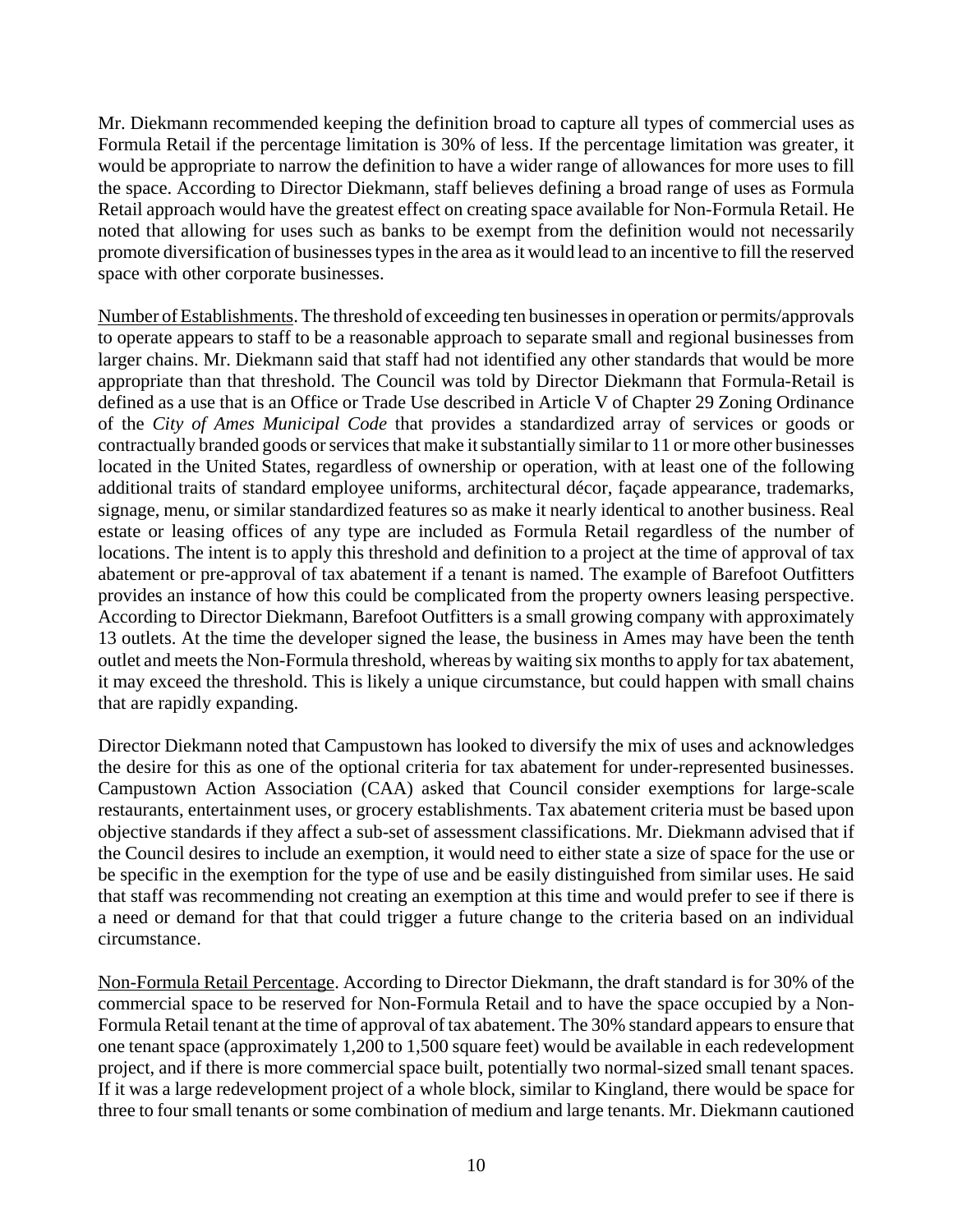that the 30% as a hard rule does have the potential to make awkward divisions of space internally for a building to meet the allocation requirement. It might also deter someone from maximizing commercial space out of concern over filling the 30% requirement and having the space occupied. He told the Council that alternative choices could be to establish either a percentage of the frontage as Non-Formula Retail or have a tiered system that guarantees a minimum size expectation regardless of overall size of commercial. A standard based on frontage may generate more overall storefronts than a total area requirement due to the depth of the commercial space. Mr. Diekmann gave an example of a tiered system. He said staff was recommending a tiered approach that approximates a 30% expectation as it ensures that at least a usable Non-Formula Retail tenant space is created no matter the size of the project and it likely promotes more commercial use overall in Campustown.

Non-Formula Retail Occupancy. It was reported by Mr. Diekmann that the discussion on June 9, 2015, considered many issues about filling the Non-Formula Retail space and included options concerning just reserving the space, proof of leasing, or actual occupancy of an operating business. He stated that, based on the recent experience of the two projects this summer, occupied space may be a challenge as the commercial space has not been occupied at the same rate as the residential components. Based on the typical construction schedule of a student apartment project needing to be complete by August 15 to meet residential demands, it would mean that a property owner would have approximately five months from completing the shell of the building to the deadline of February 1 of the next year to get its Non-Formula space occupied. If they did not meet this requirement, they would be delayed by one year in seeking tax abatement; however, they would not necessarily lose a year of eligibility for tax abatement.

According to Director Diekmann, if Council finds that the occupied standard is burdensome, it could alternatively require that only one tenant be in business rather than the whole amount of square footage; require proof of a lease with occupancy within six months; require that interior space be finished, rather than a shell regardless of its status as leased; or choose to not have a standard on occupancy. He said that one detail on the occupancy that needs direction is whether the space can be occupied by any use that is not a Formula Retail Business or if it must be actually occupied by a Non-Formula Retail Business. Mr. Diekmann emphasized that it was important to distinguish whether it was okay to allow use of the space by any user, such as an exhibit by a non-profit, versus the actual operation of business to meet the occupancy requirement.

Mr. Diekmann informed the Council that staff was recommending language that requires occupancy or an agreed-upon schedule for occupancy by the City Council, similar to the equivalency language of the public safety standards, in order to qualify for tax abatement.

Additional Design Issues. Director Diekmann advised that staff had worked through applying the criteria with three projects over the summer and believes that some additional changes might be beneficial to help clarify expectations. He emphasized, however, that those issues were not reviewed at the outreach meeting as site inspections had not been completed that led to the concerns. Additional design issues included signage, architectural design, parking garage access and driveways, and windows. Mr. Diekmann said that some of the issues may be more appropriately changed in the Zoning Ordinance than as tax abatement criteria. This would be the case when the changes are appropriate for most properties and are more of a community expectation than an issue viewed as an incentive supported by tax abatement. Additionally, a text amendment to zoning would not affect previously approved projects that are under construction; it would only affect new development proposals.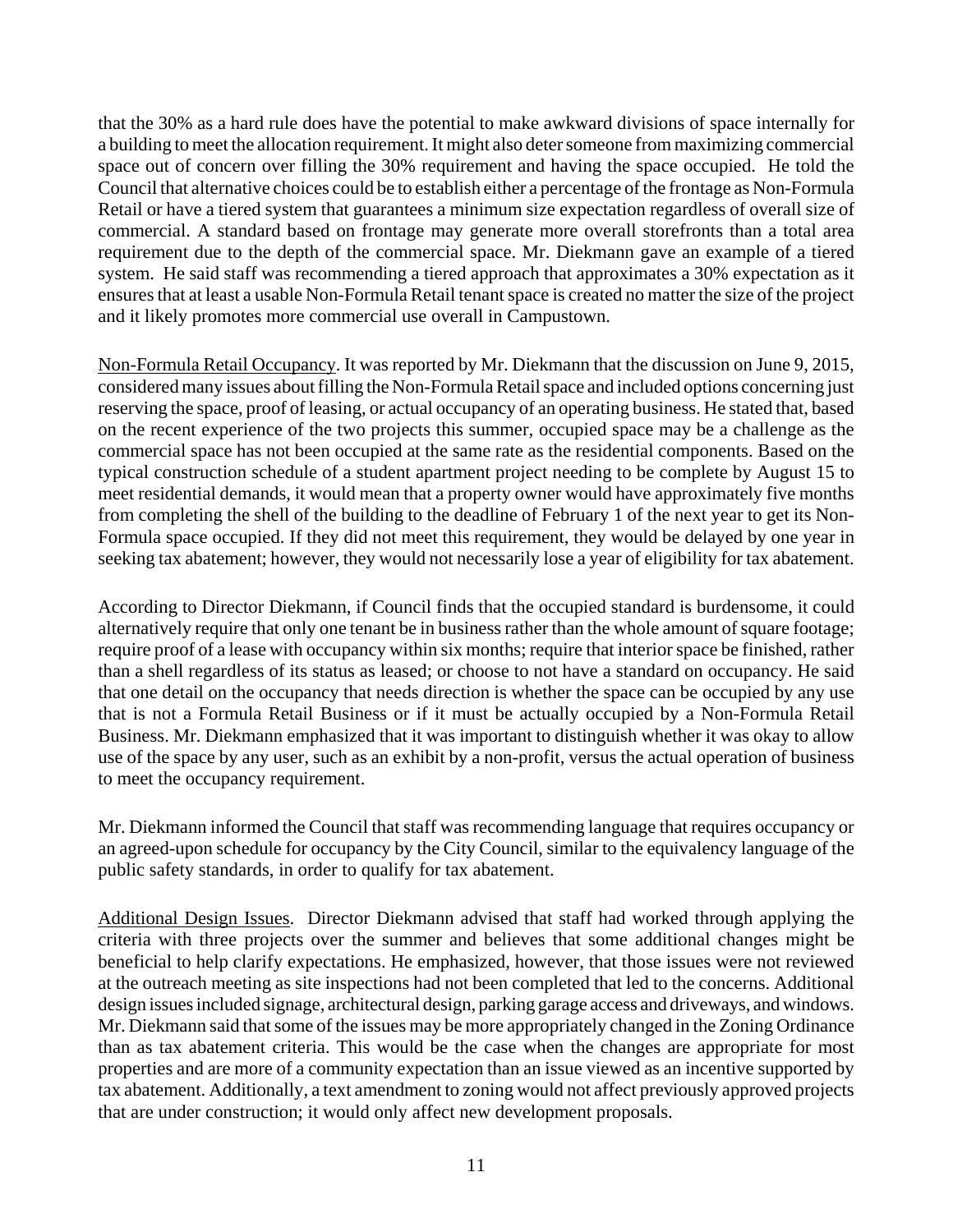Effect on Current Projects. Director Diekmann pointed out that it had been staff's understanding from the June meeting that Council did not intend for any changes regarding leasing to apply to projects that were nearly complete at that time (e.g., the Opus Foundry Project and Gilbane 2320 Lincoln Way project). Mr. Diekmann told the Council that if Council wanted to ensure that any changes to the criteria do not affect a project that is nearly complete, it may want to delay changing any criteria until after 2320 Lincoln Way had received final approval for tax abatement.

Council Member Nelson said he had concerns about Option 1b; specifically, establishing a size threshold for Non-Formula Retail. He is concerned about putting an undue burden on smaller businesses in that it might mean that smaller businesses would have to be all Non-Formula Retail. Council Member Orazem offered that he did not think the requirement for Non-Formula Retail made sense. In his opinion, it is difficult enough to get tenants. He does not want to come up with artificial constraints and feels that there will be enough space. At the request of Council Member Goodman, Mr. Diekmann stated that there are at least two projects in the Campustown area under 2,500 square feet.

Ryan Jeffrey, Chair of Business Improvement Committee for the Campustown Action Association, said he was reasonably pleased with the staff's recommendation and thought staff had done a great job with it. He advised that he had no personal objection to requiring a size threshold, but he had not discussed it with the Campustown Action Association.

Director Diekmann reviewed the five options developed by staff for the Council's consideration. He also explained the time frame; the earliest staff could return with the changes to the criteria would be October 13. Mr. Diekmann pointed out that if that were the case, it is possible that Gilbane's request for tax abatement would not yet be approved by the Council.

Moved by Goodman to approve Option 1 and 3, splitting the first bullet under 1b to add 0 to 2,500 where there would be no requirement and state development of 2,500 to 5,000 square feet of commercial must have a minimum of 30% or 750 square feet of Non-Formula Retail.

Mr. Diekmann suggested that if a number were to be used, he would suggest 1,000 square feet as the minimum for Non-Formula Retail.

Motion withdrawn.

Mr. Goodman asked for an explanation from Director Diekmann as to how the minimum size thresholds were established. Mr. Diekmann provided the method he had used to come up with the numbers.

Council Member Nelson recommended at some point looking at the brick requirement. He would like to create greater flexibility on the materials used. He would also like the requirement for lighting to be more simple; change it to an LED lamp with 6,500 lumen output. At the request of Council Member Gartin, Mr. Diekmann stated that the materials would be a zoning issue.

Moved by Goodman, seconded by Orazem, to approve Option 1 and 3, splitting the first bullet under 1b - adding that development of 0 to 2,500 square feet of commercial would not have any requirement for Non-Formula Retail and adding that development of 2,500 to 5,000 commercial must have a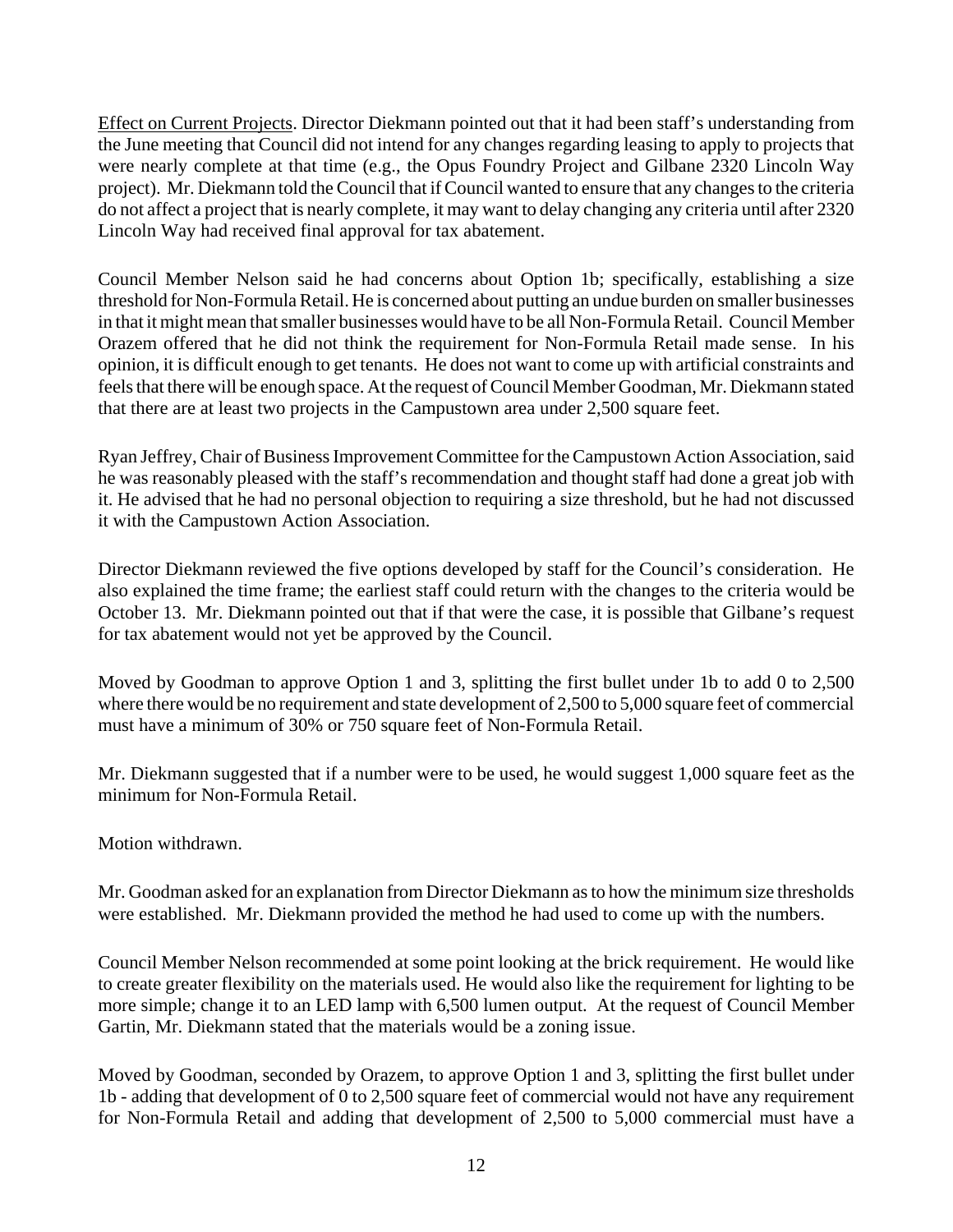minimum of 1,000 square feet Non-Formula Retail, and the rest of staff's recommendation would remain.

Vote on Motion: 6-0. Motion declared carried unanimously.

**AMES MUNICIPAL AIRPORT:** Brief explanations of the State of Iowa Aviation Grants were given by Traffic Engineer Damion Pregitzer.

Moved by Orazem, seconded by Gartin, to adopt RESOLUTION NO. 15-562 approving a State of Iowa Aviation Grant for Phase 1 of Airport Improvement Project (Terminal Building Site Improvements). Roll Call Vote: 5-1. Voting aye: Betcher, Corrieri, Gartin, Nelson, Orazem. Voting nay: Goodman. Resolution declared adopted, signed by the Mayor, and hereby made a portion of these Minutes.

Moved by Gartin, seconded by Betcher, to adopt RESOLUTION NO. 15-563 approving a State of Iowa Aviation Grant in the amount of \$150,000 for Rehabilitation of Taxiway for Runway 01/19. Roll Call Vote: 6-0. Resolution declared adopted unanimously, signed by the Mayor, and hereby made a portion of these Minutes.

Moved by Goodman, seconded by Betcher, to adopt RESOLUTION NO. 15-564 approving a Professional Services Agreement with Bolton & Menk, Inc., of Ames, Iowa, for 2015/16 Airport Improvements Taxiway Rehabilitation (Runway 01/19) project in an amount not to exceed \$26,000. Roll Call Vote: 6-0. Resolution declared adopted unanimously, signed by the Mayor, and hereby made a portion of these Minutes.

**GENERAL OBLIGATION CORPORATE PURPOSE AND REFUNDING BONDS, SERIES 2015:** Moved by Nelson, seconded by Betcher, to adopt RESOLUTION NO. 15-565 authorizing issuance of General Obligation Corporate Purpose and Refunding Bonds, Series 2015A. Roll Call Vote: 6-0. Resolution declared adopted unanimously, signed by the Mayor, and hereby made a portion of these Minutes.

**HEARING ON GT1 COMBUSTION TURBINE - GENERATOR PRE-ACTION SPRINKLER SYSTEM, CARBON DIOXIDE SYSTEM, AND FIRE ALARM UPDATE:** Mayor Campbell opened the public hearing. There being no one wishing to speak, the hearing was closed.

Moved by Goodman, seconded by Betcher, to accept the report of bids and delay award of the contract. Vote on Motion: 6-0. Motion declared carried unanimously.

**HEARING ON POWER PLANT FUEL CONVERSION - UNINTERRUPTED POWER SUPPLY (UPS) SYSTEM:** The public hearing was opened by the Mayor. No one came forward to speak, and the hearing was closed.

Moved by Gartin, seconded by Betcher, to adopt RESOLUTION NO. 15-566 approving final plans and specifications and awarding a contract to Graybar Electric of Des Moines, Iowa, in the amount of \$98,560 (inclusive of Iowa sales tax).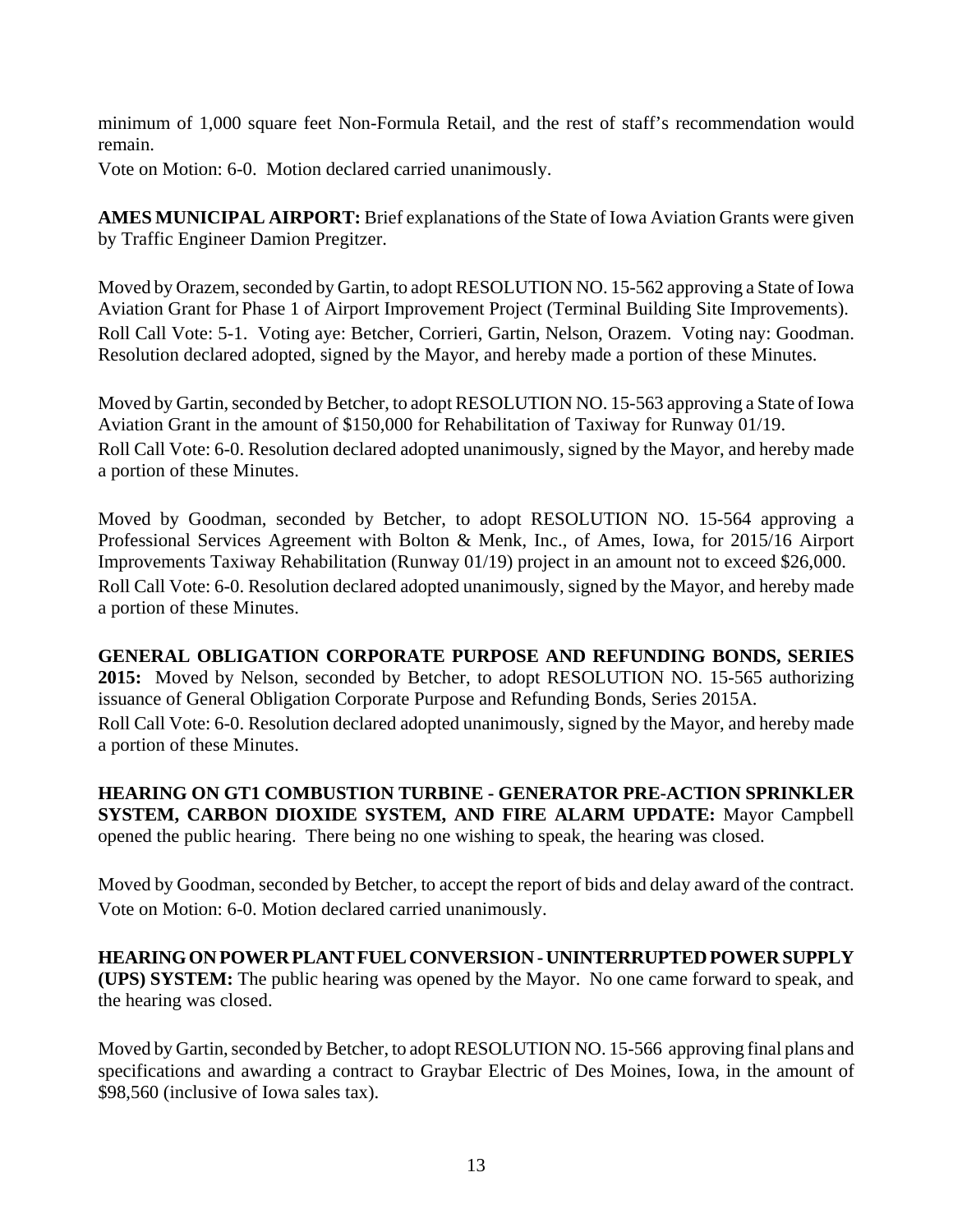Roll Call Vote: 6-0. Resolution declared adopted unanimously, signed by the Mayor, and hereby made a portion of these Minutes.

**HEARING ON REZONING WITH MASTER PLAN PROPERTIES IN IOWA STATE UNIVERSITY RESEARCH PARK, PHASE III:** The Mayor opened the public hearing. She closed same after no one came forward to speak.

Moved by Nelson, seconded by Gartin, to pass on first reading an ordinance rezoning properties with a Master Plan in Iowa State University Research Park, Phase III, from Planned Industrial (PI) to Research Park Innovation District (RI).

Roll Call Vote: 6-0. Motion declared carried unanimously.

Moved by Nelson, seconded by Corrieri, to adopt RESOLUTION NO. 15-567 accepting the Master Plan.

Roll Call Vote: 6-0. Resolution declared adopted unanimously, signed by the Mayor, and hereby made a portion of these Minutes.

**HEARING ON REZONING PROPERTY AT 2400 NORTH LOOP DRIVE:** Director Diekmann advised that staff had recommended HOC zoning on the four acres. According to Mr. Diekmann, staff did not believe that the site should be part of a RI zoning request. He explained that staff supports the rezoning of the site without the need for a Land Use Policy Plan amendment based on the surrounding uses, commercial needs of the area, and zoning pattern for commercial uses that currently exists.

Mayor Campbell opened the public hearing and closed same when there was no one wishing to speak.

Moved by Goodman, seconded by Corrieri, to pass on first reading an ordinance rezoning property at 2400 North Loop Drive from Planned Industrial (PI) to Highway-Oriented Commercial (HOC). Roll Call Vote: 6-0. Motion declared carried unanimously.

**3505 AND 3515 LINCOLN WAY:** Director Diekmann explained that the project site consists of two existing lots and a small portion of vacated right-of-way. The small portion of vacated right-of-way is zoned Residential Low Density and will require rezoning to HOC with the Overlay, while the other two properties will requirement only rezoning for application of the Overlay. The applicants have also submitted a Plat of Survey, which once approved by the City Council, will ultimately create the two parcels currently depicted on the Major Site Development Plan.

The Mayor declared the hearing open on the rezoning 3505 and 3515 Lincoln Way from Highway-Oriented Commercial (HOC) and Residential Low Density (RL) to Highway-Oriented Commercial (HOC) with Lincoln Way Mixed-Use Overlay (O-LMU) Zone.

Rachel Irwin, 3626 Story Street, Ames, expressed her concern over the plans to make the alleyway an access point into the proposed residential area. She said that the alleyway is already used by the existing property owners to access their homes; rather than use Lincoln Way. Mr. Irwin is concerned that this project will greatly increase the traffic through the alleyway. She does not believe that the alleyway is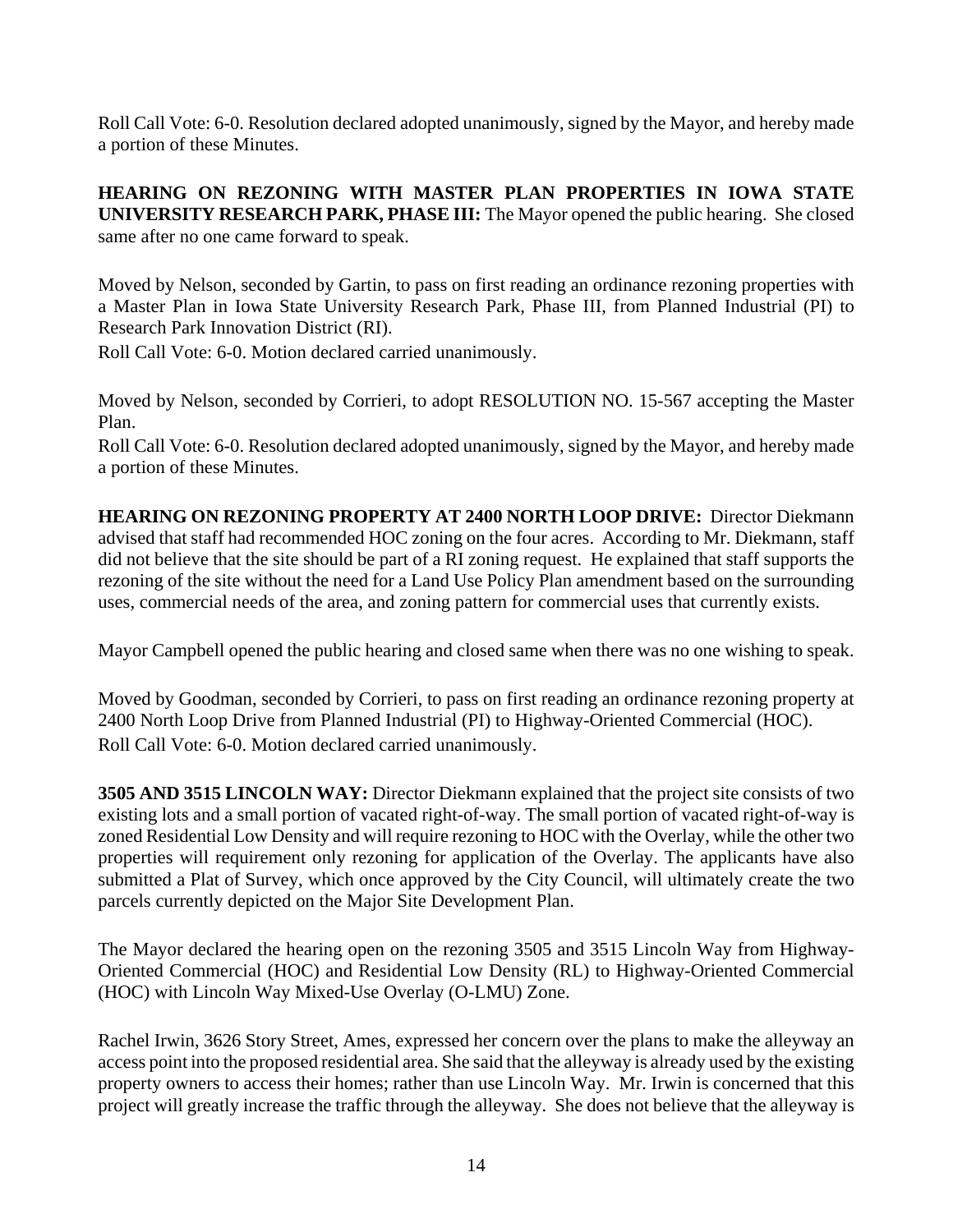wide enough to accommodate the additional traffic. Ms. Irwin definitely wants the developer to be required to pave the alleyway. She is very concerned about the increase in the traffic through the area.

Catherine Huisman, 200 Crane Avenue, Ames, said that her property does not abut the proposed project, but her property will still be directly affected. She only has lived in her home for a year and one-half. Ms. Huisman said she chose to build her home in an established neighborhood in Ames as she felt that these types of changes would not occur in Ames, Iowa. Ms. Huisman noted that the structures being proposed will totally block her view. She asked if anyone had talked to the adjacent property owners, i.e., Friendship Ark or the owners of the May House restaurant. Ms. Huisman expressed her disappointment that the Ames City government is going to allow this development to occur. The residents of her neighborhood knew that the property would be sold. They know that it is along Lincoln Way, which is a commercial area, but thought perhaps a strip mall would be built there, not two threestory structures. Ms. Huisman said that that she had talked to the owners of the May House restaurant and believes that they are opposed to the project. When she spoke to them, the gentleman said he didn't speak English very well and didn't feel comfortable talking before the City Council. Ms. Huisman said she is very concerned about the number of cars that will be parked at the apartment buildings and the amount of traffic that will be generated. She also asked that the developer be required to repair existing or install new fences along the affected area.

The Mayor closed the public hearing was closed after no one else came forward to speak.

Chuck Winkleblack, 105 S. 16<sup>th</sup> Street, Ames, asked what the height limitation is in the HOC area along Lincoln Way. Director Diekmann advised that it was seven stories. Mr. Winkleblack noted that they have worked extensively with staff in an attempt to buffer the residential area as much as possible. The developer intentionally did not put decks on the building so that tenant noise would be mitigated. He agreed that there will be more traffic on Marshall. It is his belief that more traffic will come in on Lincoln Way and exit on Marshall. Mr. Winkleblack cited his concerns about having to make improvements, such as fencing, on properties he does not own.

Council Member Gartin asked if notifications were made to the existing neighborhood residents about the proposed development. Director Diekmann stated that notices were sent to the residents within 200 feet of the proposed development. Staff had not had any inquiries from area residents, and no one had spoken at the Planning and Zoning Commission meeting when this was on the agenda.

Council Member Betcher wondered if there would be any money to fund improvements to the alley to install an impervious surface.

Council Member Goodman asked what changes could be made that would not be drastic for the development, but improve the situation for the existing residents. Director Diekmann advised that requirements are already in place. He pointed out that the new buildings would be 100 feet from the property line.

Council Member Gartin pointed out that the area in question previously was a mobile home park. It was a high-crime area. He believes that the development in question is certainly an improvement to the mobile home park.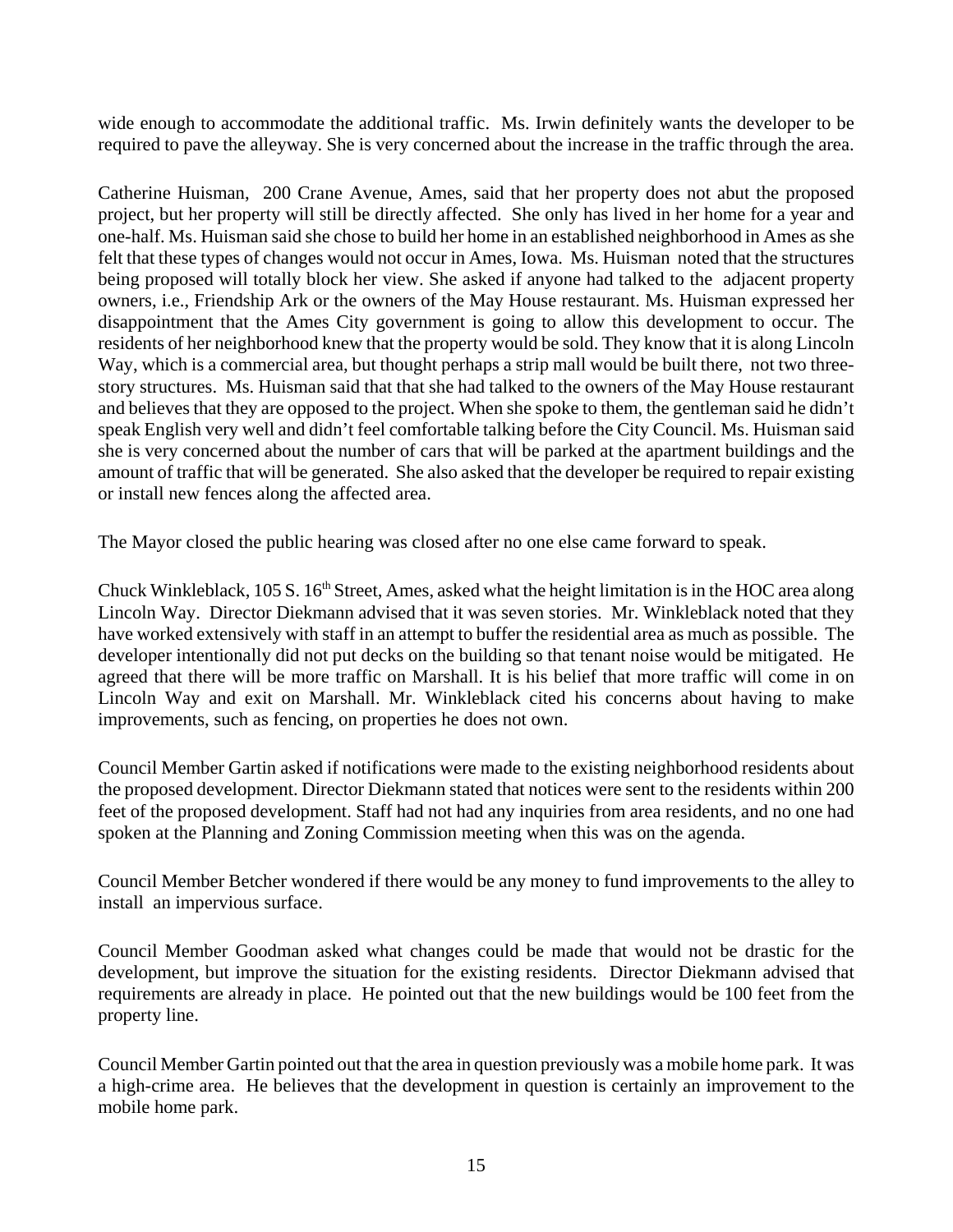Moved by Goodman, seconded by Orazem, to approve Alternative 1, but ask staff to ensure that it is doing everything it can to shield the existing neighborhood from excessive traffic, noise, and cutthroughs. Alternative 1 was to pass on first reading an ordinance rezoning 3505 and 3515 Lincoln Way from Highway-Oriented Commercial (HOC) and Residential Low Density (RL) to Highway-Oriented Commercial (HOC) with Lincoln Way Mixed-Use Overlay (O-LMU) Zone; and to adopt RESOLUTION NO. 15-568 approving the Major Site Development Plan for 3505 and 3515 Lincoln Way, with the following stipulations:

- 1. Passage of third reading of the ordinance rezoning from property from Highway Oriented Commercial and Residential Low Density to Highway Oriented Commercial with the Lincoln Way Mixed-Use Overlay.
- 2. Approval and recording of a Plat of Survey to create the identified parcels as depicted in the Major Site Development Plan.
- 3. Revision of the landscape trees to substitute an under-story street type along the north and east property lines due to the presence of overhead power lines.
- 4. Require paving of the 50 feet of gravel alley between the existing paved area of 3605 Lincoln Way and the subject site.
- 5. Accept use of existing wooden fence along R-L property lines with the requirement to replace or repair such fence at the sole cost of the mixed-use project.

Roll Call Vote: 6-0. Motion/Resolution declared carried/adopted unanimously, signed by the Mayor, and hereby made a portion of these Minutes.

## **ORDINANCE FOR REMOVAL OF 90-MINUTE PARKING PROHIBITION ON NORTH 2ND**

**STREET:** Moved by Corrieri, seconded by Betcher, to pass on second reading an ordinance removing the 90-minute parking prohibition on North 2<sup>nd</sup> Street.

Roll Call Vote: 6-0. Motion declared carried unanimously.

**COUNCIL COMMENTS:** Council Member Betcher advised that she had been contacted by a constituent living in the Old Town Historic District about some possible violations of the Historic Preservation Ordinance. Ms. Betcher clarified that people were making changes to their homes without approval and without Certificates of Appropriateness being issued.

Moved by Betcher, seconded by Goodman, to ask staff to investigate whether alterations that had been made violated the Historic Preservation Ordinance, and if so, for staff to ensure that the structures are put back to their original; "in other words, enforce the Ordinance."

Vote on Motion: 4-2. Voting aye: Betcher, Corrieri, Gartin, Goodman. Voting nay: Nelson, Orazem. Motion declared carried.